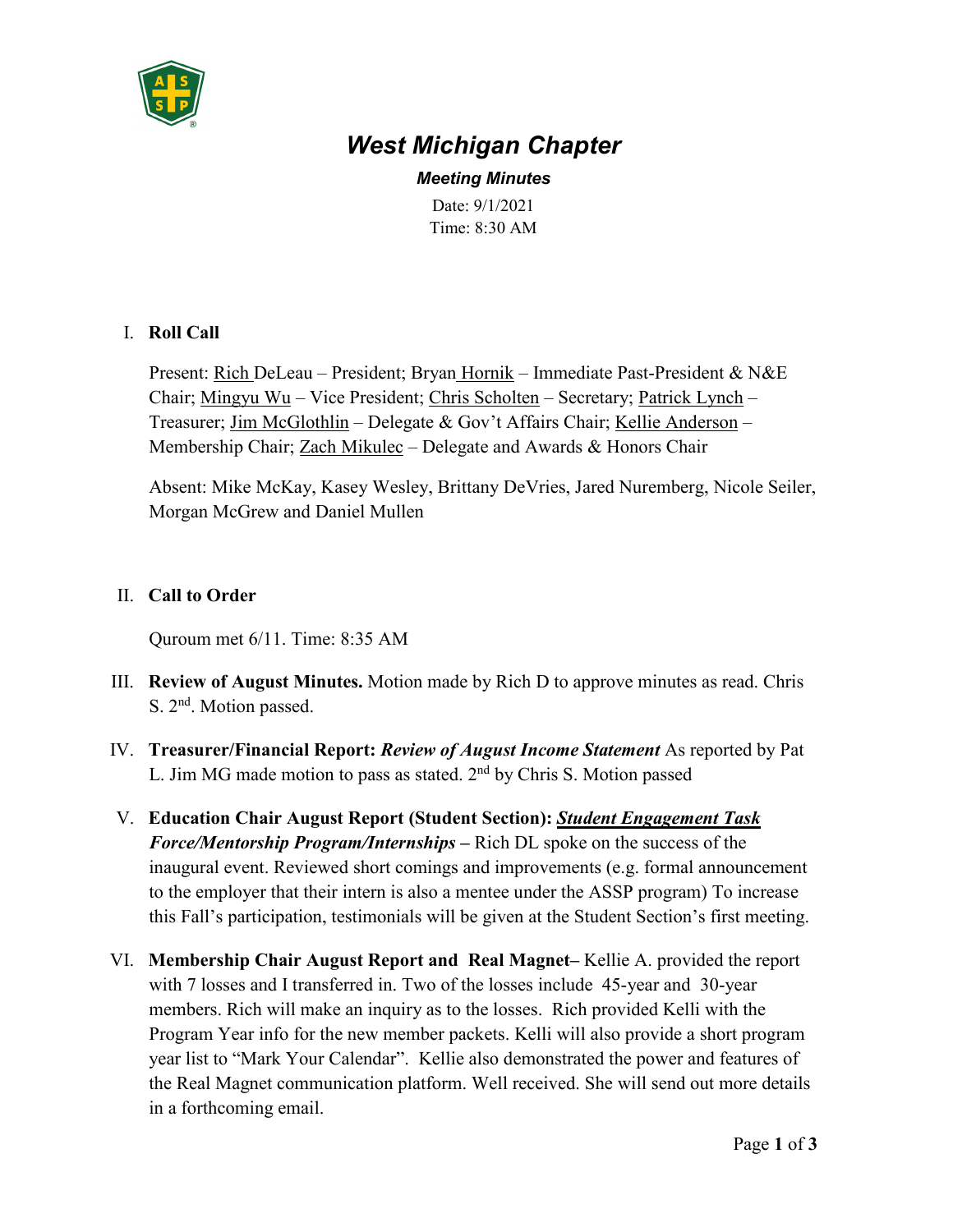

#### **VII. Open Items**

- a) Unpaid Golf Expenses: Sponsors Airgas (Brian O.) Rich will reach out to Brian again, Evolved Safety (Bryan H.) shows they paid on their books, but not ours. Pat will review. Dan Schaaf (Chris Smith Team) paid. In the future, we will go with invoicing – Pat L.
- b) Chapter Bylaws Final Draft Review Update Rich DL states our RVP still has not reviewed. Also, took issue up with Society. Awaiting a response. – Rich DL
- c) Q1 Chapter Slide Deck and COMT Pts  $= 1,710/10,010$  On track with points accumulation
- d) Meeting Hybrid Capability Update. We can use BHS' MS Teams and or Team Live. Rich will get more familiar with how to host before our first meeting in September.

#### VIII. **New business**

- a) Program Year 2021 2022 (See attachment for more details)
	- 1. Tue, Sep 21 8:30a Kick-Off "Weed in the Workplace" / Presenter: Attorney & Partner w/ Henn Lesperance, Andrew Cascini
	- 2. Wed, Oct 6 4:00p Founders Brewing / Social-Networking Kasey W. & Chris S.
	- 3. Tue, Nov 30 8:30a "Making the World Safer Through Wearable Technology & Data" Presenter: Tom West, VP of MakUSafe
	- 4. Thur, Dec 16, 6:00p Internship Presentations/X-Mas Party Courtney Aloul, Professor GVSU/OSHM
	- 5. Tues, Jan 25, 8:30a A/D of Crawler Cranes (CEUs) Presenters: Josh Frantz, Phu Nguyen, Rich DeLeau
	- 6. Tue, Feb 22, 8:30a "Raising the Bar on Mast Climber Safety– Presenter: Clint Bridges, VP of EZ Climber
	- 7. Tue, March 22, 8:30a "What's New? FMCSA's Safety Management System (SMS) Website." Presenters: Matt Kinnucan & Brittany DeVries
	- 8. Tue. April 12, 4:00p– MSC Hold event with Greater Detroit and Mid-Michigan and West Michigan Chapters. Topic: TBD